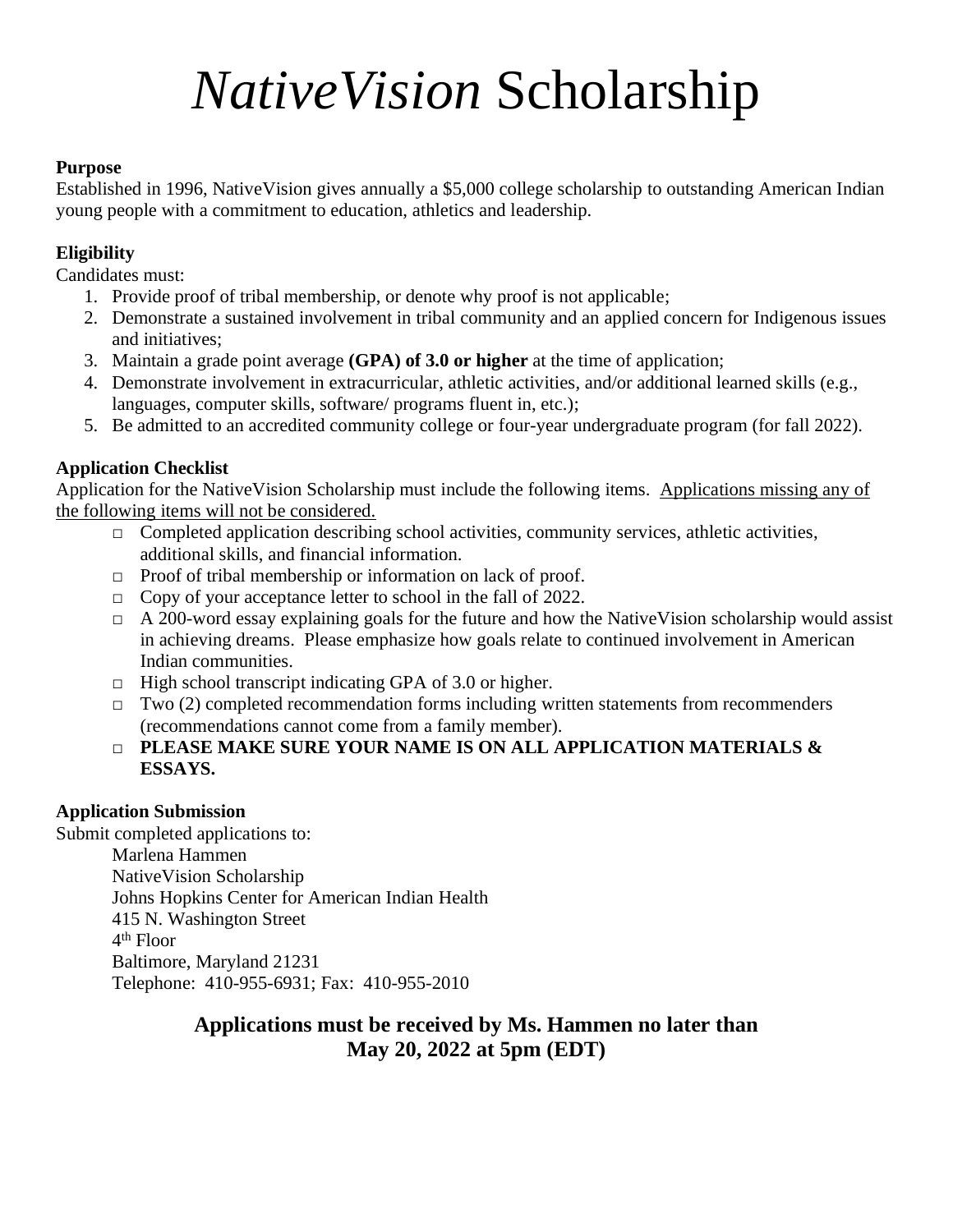### APPLICANT INFORMATION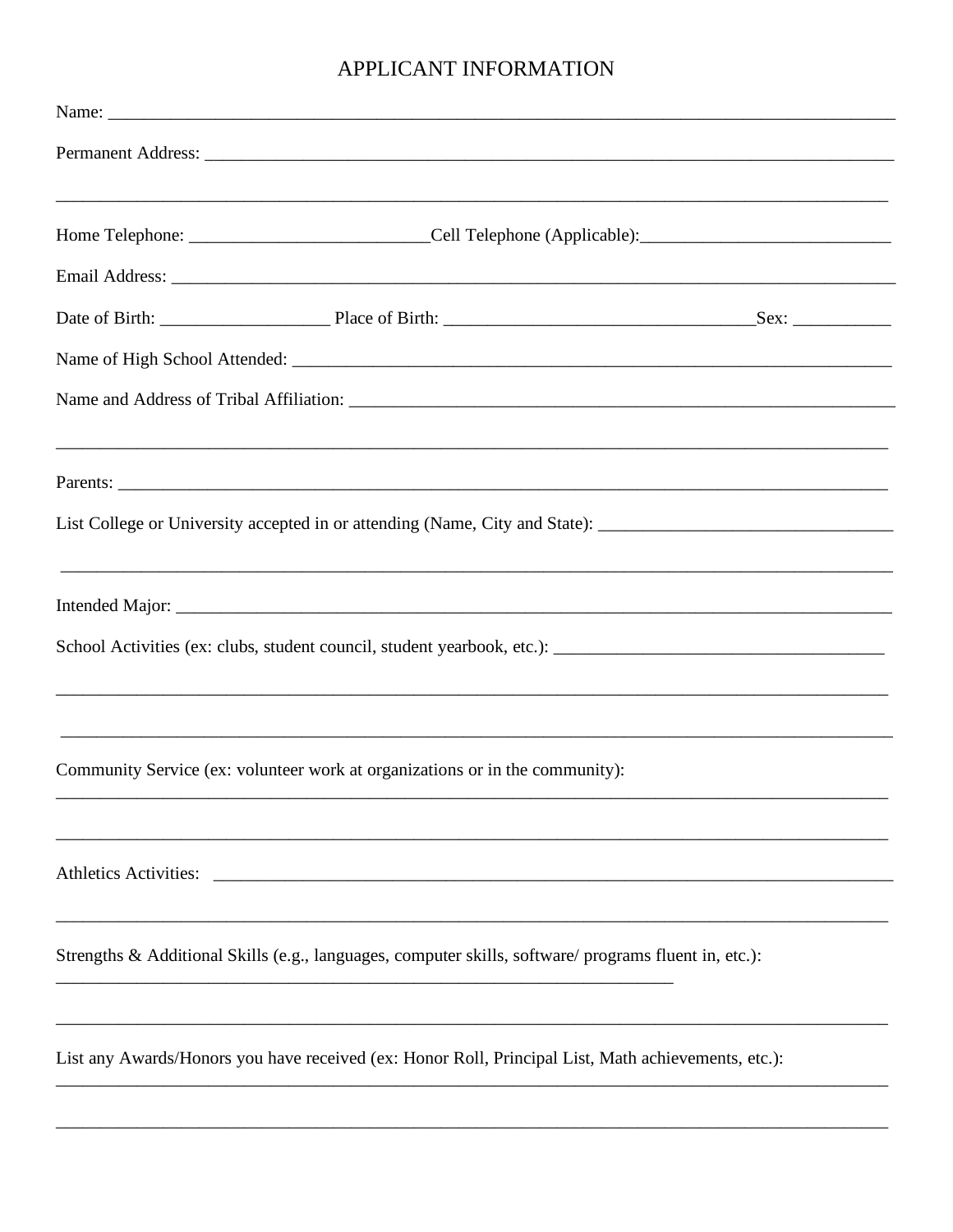# **Essay: See topic above and present on separate sheet(s) of paper.**

Parents or Guardian

|                                                                                                                                                                                                                             | List Expected Expenses of the College you will be attending<br>(Ex. Tuition, room & board, books, etc.) |                  |
|-----------------------------------------------------------------------------------------------------------------------------------------------------------------------------------------------------------------------------|---------------------------------------------------------------------------------------------------------|------------------|
|                                                                                                                                                                                                                             |                                                                                                         |                  |
|                                                                                                                                                                                                                             | List Other Financial Assistance Applied for and/or receiving:                                           |                  |
| Source                                                                                                                                                                                                                      | Amount                                                                                                  | Received/Pending |
|                                                                                                                                                                                                                             |                                                                                                         |                  |
| I CERTIFY THAT THE INFORMATION PROVIDED IN THIS APPLICATION IS TRUE TO THE BEST OF MY<br>KNOWLEDGE. I UNDERSTAND THAT FALSIFICATION ON INFORMATION ON THE APPLICATION<br>RENDERS IT SUBJECT TO REJECTION AND INELIGIBILITY. |                                                                                                         |                  |
| <b>Student Signature</b>                                                                                                                                                                                                    | Date                                                                                                    |                  |
| TO THE BEST OF MY KNOWLEDGE, THE ATTACHED ACADEMIC INFORMATION IS ACCURATE.                                                                                                                                                 |                                                                                                         |                  |
|                                                                                                                                                                                                                             |                                                                                                         |                  |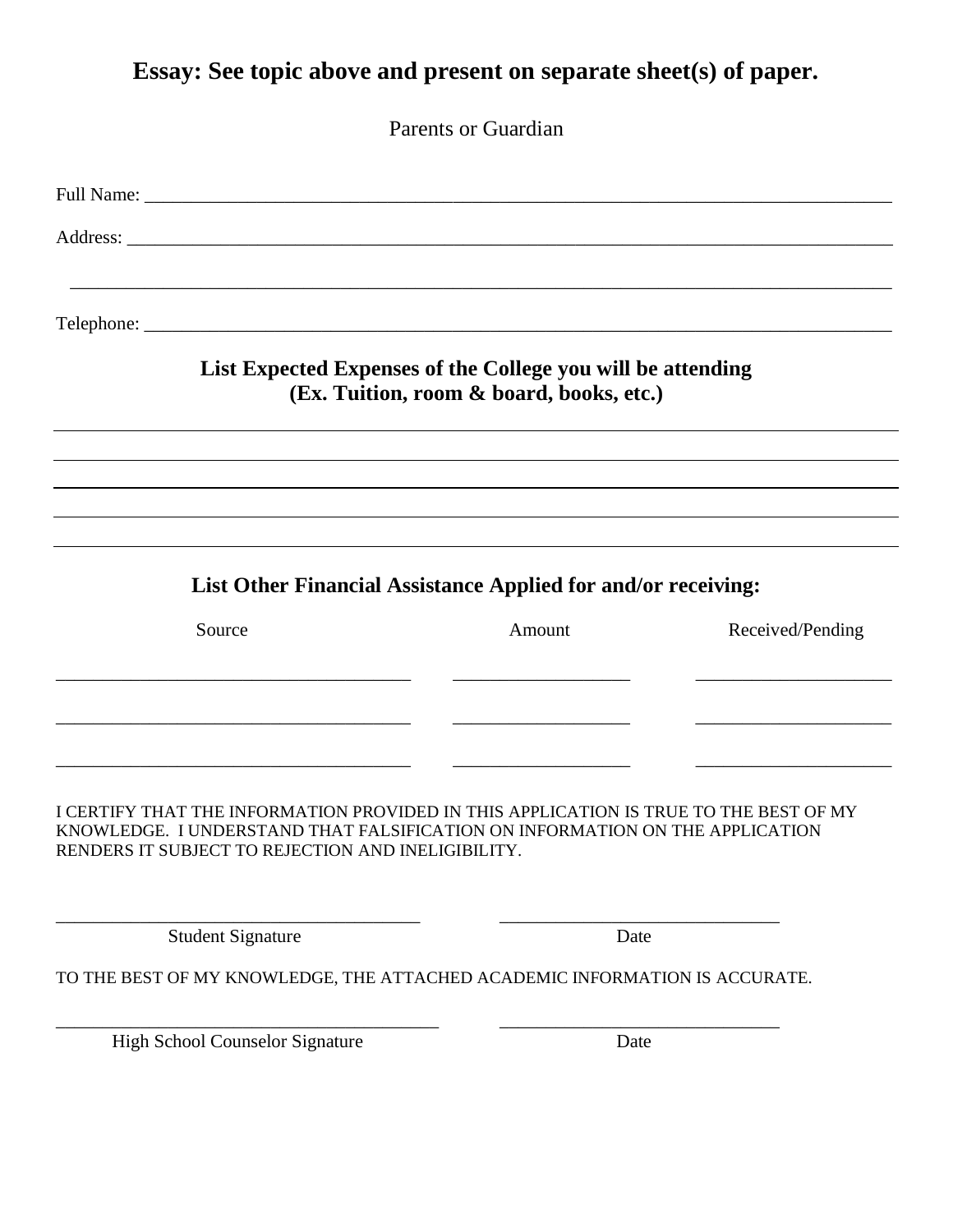## NativeVision Scholarship Letter of Reference

# Teacher or Instructor Applicant Name: \_\_\_\_\_\_\_\_\_\_\_\_\_\_\_\_\_\_\_\_\_\_\_\_\_\_\_\_\_\_\_\_\_\_\_\_\_\_\_\_\_\_\_\_\_\_\_\_\_\_\_\_\_\_\_\_\_\_\_\_\_\_\_\_\_\_\_\_\_\_\_\_\_\_\_ Field of Study: \_\_\_\_\_\_\_\_\_\_\_\_\_\_\_\_\_\_\_\_\_\_\_\_\_\_\_\_\_\_\_\_\_\_\_ Related Field: \_\_\_\_\_\_\_\_\_\_\_\_\_\_\_\_\_\_\_\_\_\_\_\_\_\_\_\_\_\_ Degree Sought: \_\_\_\_\_\_\_\_\_\_\_\_\_\_\_\_\_\_\_\_\_\_\_\_\_\_\_\_\_\_\_\_\_\_\_\_\_\_\_\_\_\_\_\_\_\_\_\_\_\_\_\_\_\_\_\_\_\_\_\_\_\_\_\_\_\_\_\_\_\_\_\_\_\_\_\_\_

For Use by Respondent. (Note: The individual named above is being considered for a scholarship. Please provide specific information about the applicant's potential for success in his/her field of study. Feel free to attach a letter of recommendation instead.)

| Name and Title of Respondent:                                                                              |  |
|------------------------------------------------------------------------------------------------------------|--|
|                                                                                                            |  |
|                                                                                                            |  |
| My Relationship to the applicant is: ___________ Teacher _________ Other (Please Explain) ________________ |  |